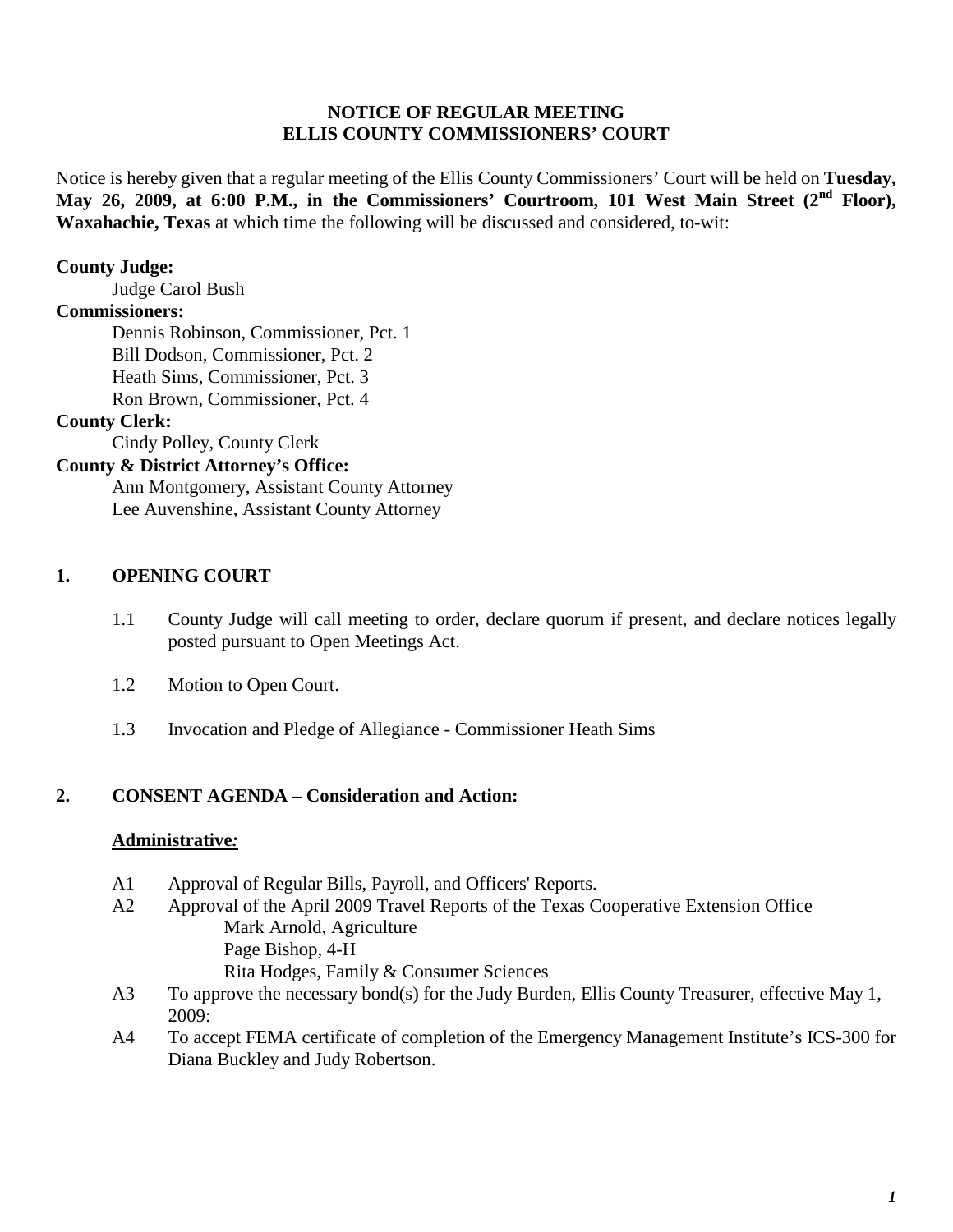A5 Approval to adopt an Order authorizing certain Sheriff's Department vehicles to be exempt from the inscription requirement in the Transportation Code and to appoint Sheriff Johnny Brown, Chief Deputies Dennis Brearley and Charles Sullins, and Captains Chuck Laubach and Brad Norman representatives to obtain regular license plates to be used on those exempt vehicles. (Captain Chuck Laubach)

### **Financial:**

- F1 From 001-0010-50801 Supplies to 001-0015-50815 Uniforms Johnny Brown, Sheriff
- F2 From 001-0050-50873 Main/Repair, 001-0050-50802 Equipment to 001-0050-50801 Supplies Mark Arnold, Extension
- F3 From 009-0602-50807 Gen Misc to 009-0602-50868 Contract Labor Dennis Robinson, Commissioner, Pct. 1
- F4 From 001-0000-30302 Fund Balance to 001-0614-50802 Equipment Carol Bush, County Judge
- F5 From 004-0658-30302 Fund Balance to 004-0652-50807 Gen Expense Bill Dodson, Commissioner, Pct. 2
- F6 From 009-0602-50802 Equipment to 009-0602-50868 Contract Labor Dennis Robinson, Commissioner, Pct. 1
- F7 From 001-0000-30302 Fund Balance to 001-0140-50694 Appreciation Dinner, 001-0140-50822 Legal Fees. 001-0140-50823 Legal Notices, 001-0140-50825 Annual Audit, 001-0140-50837 Post Mortem Exams, 001-0140-50868 Contract Services – Carol Bush, County Judge
- F8 From 001-0430-50805 Conference to 001-0430-50802 Equipment John Patterson, Emergency Management.
- F9 From 001-0420-50807 Gen Misc to 001-0420-50803 Furn/Fixtures Darrin Ray, Juvenile Services
- F10 Approve refund of overpayment to Wells Fargo Home Mortgage, account #139488 for \$8,266.78 payment in error (John Bridges):

# **3. ADMINISTRATIVE**

- 3.1 Consideration and action to approve a proclamation honoring the Red Oak and Ferris Fire Departments for their assistance in fighting wildfires in Jack County on Easter weekend. - John Patterson, Emergency Management
- 3.2 Consideration and action to approve charging inmates for medical services at the jail. - Charles Sullins, Detention Center Chief
- 3.3 Consideration and action to approve an insurance policy for the RANS S-6fixed wing aircraft at a cost not to exceed \$3,600 for \$1,000,000 coverage.
	- Johnny Brown, Sheriff
- 3.4 Consideration and action to allow the County Judge to sign a road repair agreement with Wilbro Construction Pipeline.
	- Heath Sims, Commissioner, Pct. 3
- 3.5 Consideration and action regarding selection of three (3) public members of Elected Official Salary Grievance Committee for FY 2009. (Names drawn from Grand Jury List obtained from County Clerk from District Clerk) (TX Local Government Code §152.014 and §152.015). - Holly Davis, Special Projects Director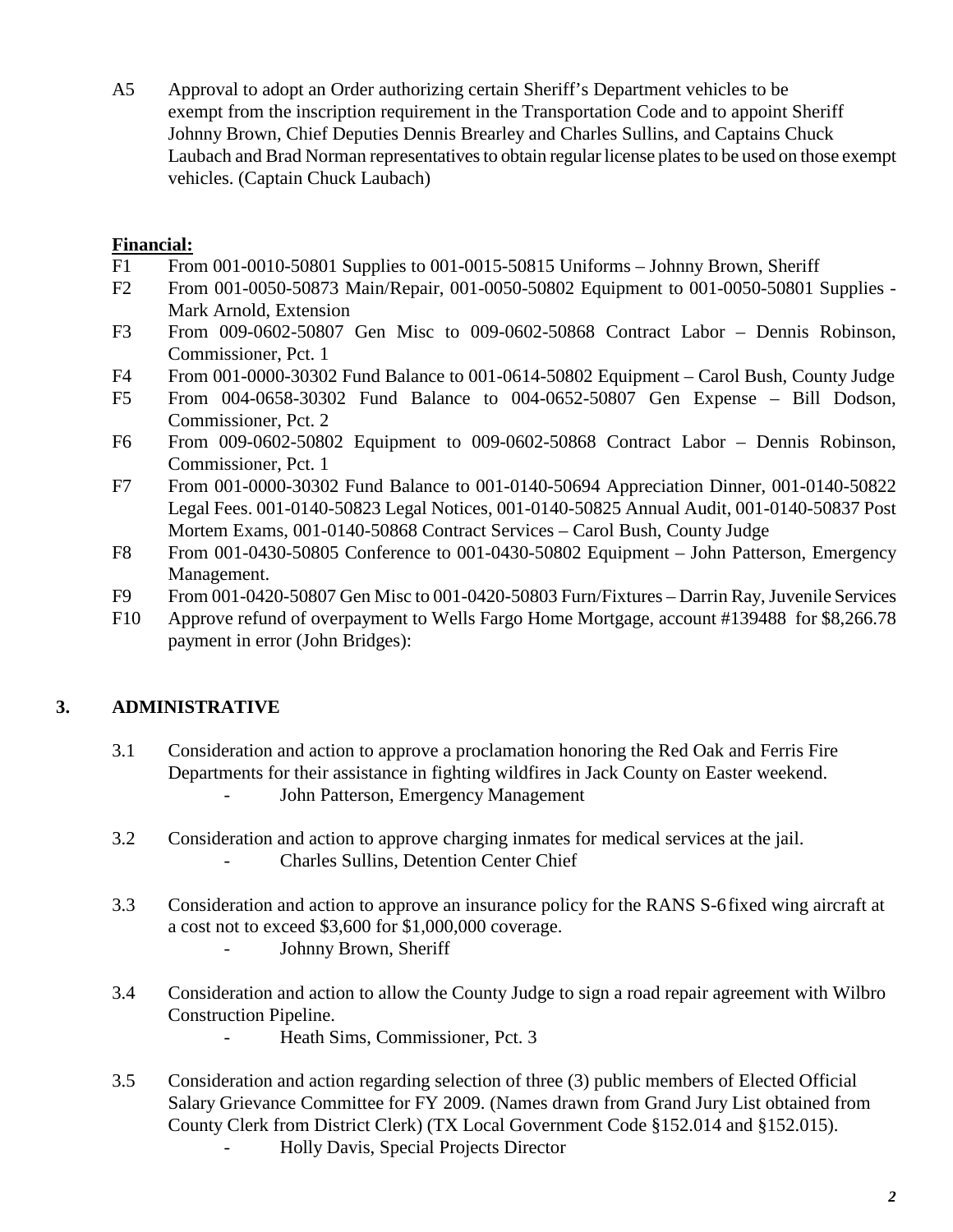- 3.6 Consideration and action to approve an amendment to the tax abatement for Austin Bridge and Road, approved on December 22, 2008, minute order 468.08.
	- Holly Davis, Special Projects Director

# **4. ENGINEERING**

## **Consideration and action regarding the following presented by Joe White, County Engineer:**

4.1 To conduct a comprehensive in-house assessment of all Ellis County roads. The assessment will include but not be limited to roadway structure and properties, cross-sectional geometry, right-ofway, drainage, drainage structures, vehicle counts and signage. The assessment will incorporate GIS, GPS, traffic monitoring, photography, surveying and materials identification.

# **5. PURCHASING**

## **Consideration and action regarding the following presented by Richard Denniston, Purchasing Agent:**

- 5.1 To award the purchase of uniforms for the Sheriff's Department.
- 5.2 To award the 2009-2010 contract for Limestone Flexbase
- 5.3 To declare outdated law books from the Law Library as surplus and authorize disposal at auction.

# **6. RECESS TO CONVENE TO EXECUTIVE SESSION**

## **7. EXECUTIVE SESSION**

"The Commissioners' Court of Ellis County reserves the right to adjourn into **Executive Session** at any time during the course of this meeting to discuss any of the matters listed in this agenda, in the order deemed appropriate, as authorized by Texas Government Code §551.071**,** or to seek the advice of its attorney and/or other attorneys representing Ellis County on any matter in which the duty of the attorney to the - Commissioners' Court under the Texas Disciplinary Rules of Professional Conduct of the State Bar of Texas clearly conflicts with Texas Government Code Chapter 551 or as otherwise may be permitted under §551.071."

7.1 Pursuant to Section 551.072 of the Government Code, consultation with counsel regarding the possible sale or lease of real property "if deliberation in an open meeting would have a detrimental effect on the position of the governmental body in negotiations with a third person".

# **8. ADJOURNMENT OF EXECUTIVE SESSION**

## **9. ADJOURNMENT**

Signed this the 21st day of May, 2009.

\_\_\_\_\_\_\_\_\_\_\_\_\_\_\_\_\_\_\_\_\_\_\_\_\_\_\_\_\_\_\_\_\_\_\_

Carol Bush Ellis County Judge